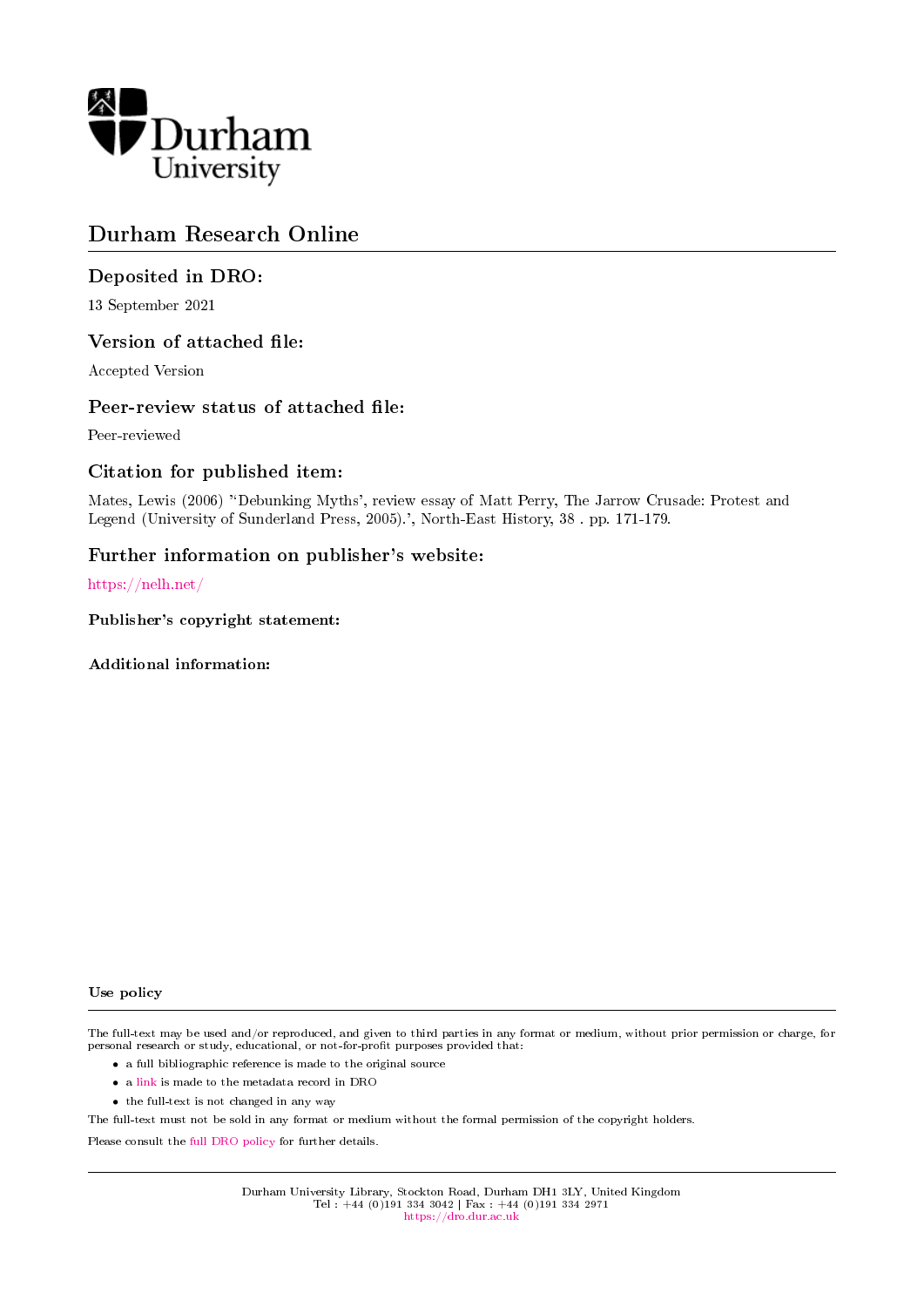# **Debunking Myths: Review of Matt Perry,** *The Jarrow Crusade: Protest and Legend* **(University of Sunderland Press, 2005)**

#### **Lewis Mates**

As the recent 'fuel lobby' has shown, the Jarrow March is a useful hold-all kind of protest that can lend its name to almost any kind of grievance about almost anything. Given the persistence of the myth and how widely known the name, it is surprising that Matt Perry's is the first properly researched book-length account of the Jarrow March and subsequent efforts to lay claim to and employ its legacy. (Perry usually deems it the 'Jarrow Crusade', but notes that Jarrovians normally refer to it as the 'March').

Perry has done a good job on exposing many of the March's multifarious and contradictory aspects. Keen to de-bunk myths, Perry considers the myths of 'success' and 'universal support'. He shows that the marchers themselves were aware that the March failed to achieve anything in terms of securing work for Jarrow. Many authorities were, and remained, unsympathetic to the March, including the Labour Party's national leadership, some newspapers, and, of course, the government itself. Hensley Henson, the Bishop of Durham, was angered at the Bishop of Jarrow's support for the March and in the letters pages of the *Times* went as far as to condemn hysterically the marchers as revolutionaries. The self-serving motives of many of the wealthy backers of the March are exposed. The imagery of the March -particularly the use of the word 'crusade' given its association with Franco's military uprising in Spain- was especially unfortunate, as Perry ably demonstrates. Another myth was that of its Englishness: Perry points out that most of the marchers were of Scottish or Irish descent. The book also traces how the myth itself developed: the Jarrow March disappeared from view with post-war affluence, only to be dredged up again when unemployment inevitably returned.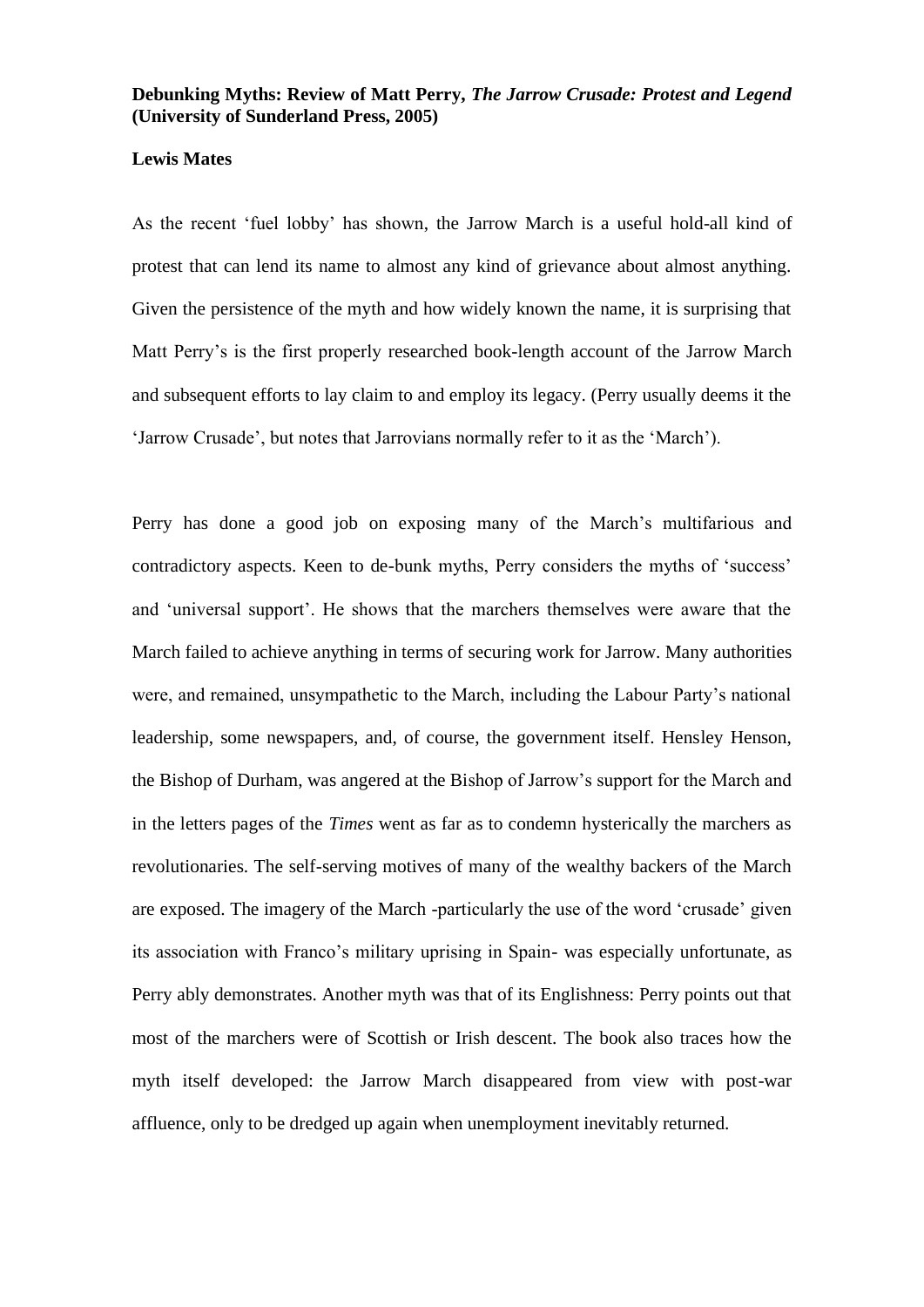In its new incarnations the Jarrow March was the symbol of respectable protest. Though antagonistic in 1936, the post-war national Labour leadership could associate itself with the image, without fear of awkward questions. Now, March images are used to market the north-east region as a tourist destination. Posterity certainly has a keen sense of irony.

The book seeks to locate the Jarrow March firmly in the tradition of inter-war Hunger Marches organised by the National Unemployed Worker's Movement (NUWM – a Communist inspired and led organisation). Indeed, NUWM activists were marching to London at around the same time. Clearly, in some senses the Jarrow March drew its inspiration from these marches, both earlier and contemporaneous. However, in an effort to contextualise the Jarrow March the aspects that made it very different from the NUWM Hunger Marches seem to be under-emphasised. Its 'non-political' stance, which in effect meant it accepted help from the major political parties but refused it from the far left (CP) and far right (British Union of Fascists) but not far right Conservatives, made it very different to the NUWM efforts. So keen were the organisers to maintain the 'non-political' appearance that care was even taken to choose 'neutral' colours for marchers' banners.

Rigorous application of this stance saw CP-donated money refused as it contravened the 'non-political' aspect of the March! (p.84) March Marshall David Riley was even prepared, apparently, to get the authorities to intervene against the CP if the need arose. This treatment did not, however, prevent Communists from interrupting a meeting they were holding in Hyde Park in order to support the Jarrow marchers' meeting when it arrived in London. As Perry points out, anti-communism was necessary in order to appeal to Conservatives. The tactic partly worked. Conservative support was -in some senses- obvious and fairly substantial. The Jarrow Conservative agent went ahead of the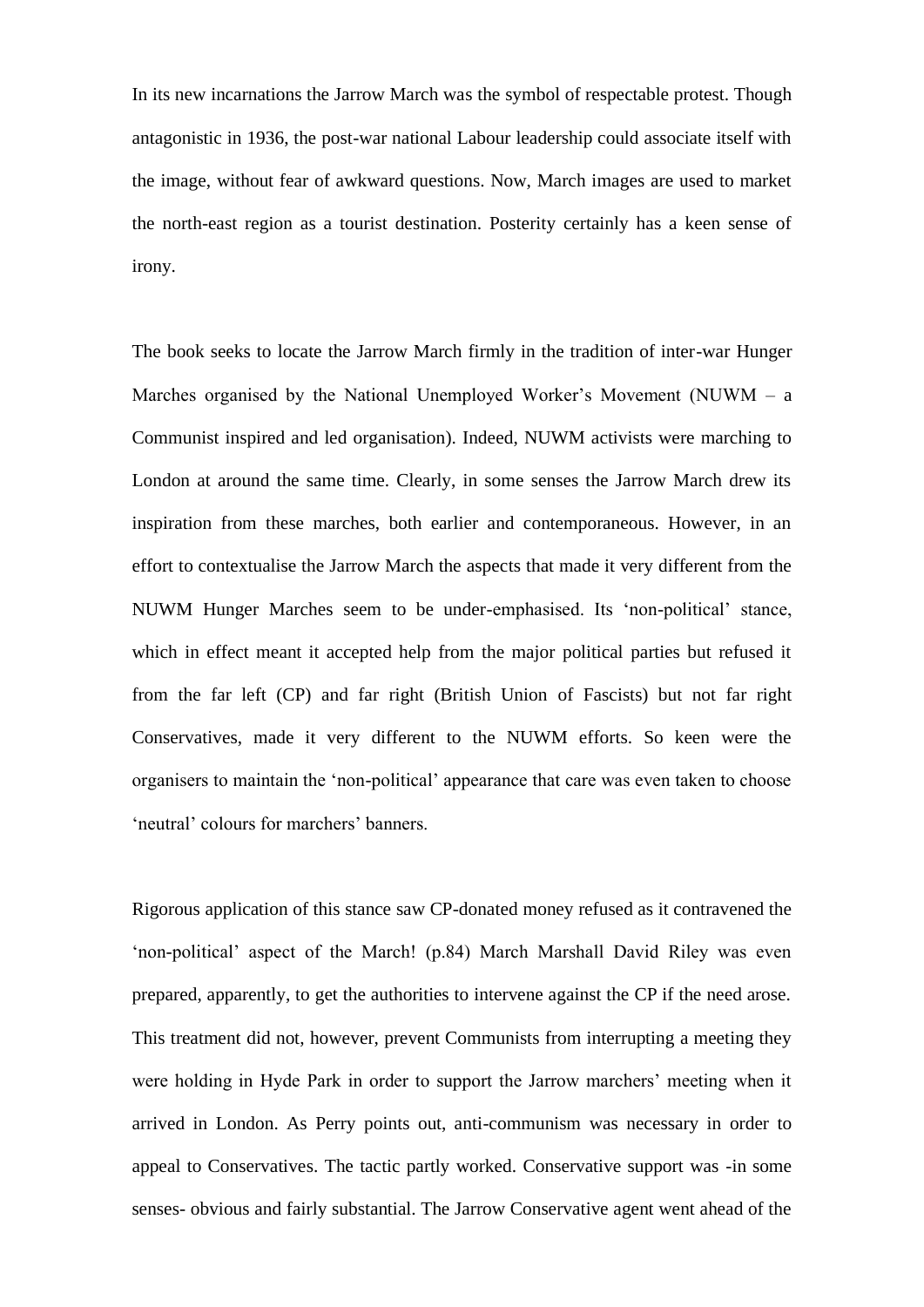March with his Labour counterpart in order to arrange accommodation and so forth. Local Tories provided support for the March in Leeds (p.59). In Chesterfield, when Labour stayed away, the friendly local Conservatives were there to help out with tea and sympathy. (Here Labour was more anti-Communist than the Tories). So successful in appealing to the right was this strategy that even the implacably capitalist Economic League supported the marchers. In effect, this tactic inevitably allowed the Conservatives to present themselves as a concerned party eager to do what they could – although it might not be very much- for the doughty unemployed fighters of Jarrow. Even Gratton Doyle, the pro-fascist Tory MP for Newcastle North, got a chance to show his caring side when the marchers reached Parliament.

Clearly, Perry was right to show that many of the rich and powerful were not sympathetic, or if they were it was for their own personal gain, such as self-publicity. (p.154) The key self-publicist was Sir John Jarvis and his role and motives are detailed. One possible aspect of Jarvis' motives that goes un-remarked in *The Jarrow Crusade* is that his son-in-law became Conservative parliamentary candidate for Jarrow. This did not happen until mid-1938, but it would be interesting to know the extent to which Jarvis' actions were part of a long-term endeavour to build a safe Tory seat for his daughter's husband to begin a political career.

The 'myth' of working-class support is not given the same detailed treatment. Yet it is more significant in terms of the March's failure to secure universal support given that, in theory at least, there were very many in the north-east in the same boat as the Jarrow marchers. As already mentioned, the organised working-class in the Labour Party in some localities the March passed through (such as Chesterfield) kept away, terrified by the spectre of communism and mindful of the trade union movement's anti-Communist 'Black Circular'. The lukewarm response in Chester-le-Street suggested that a local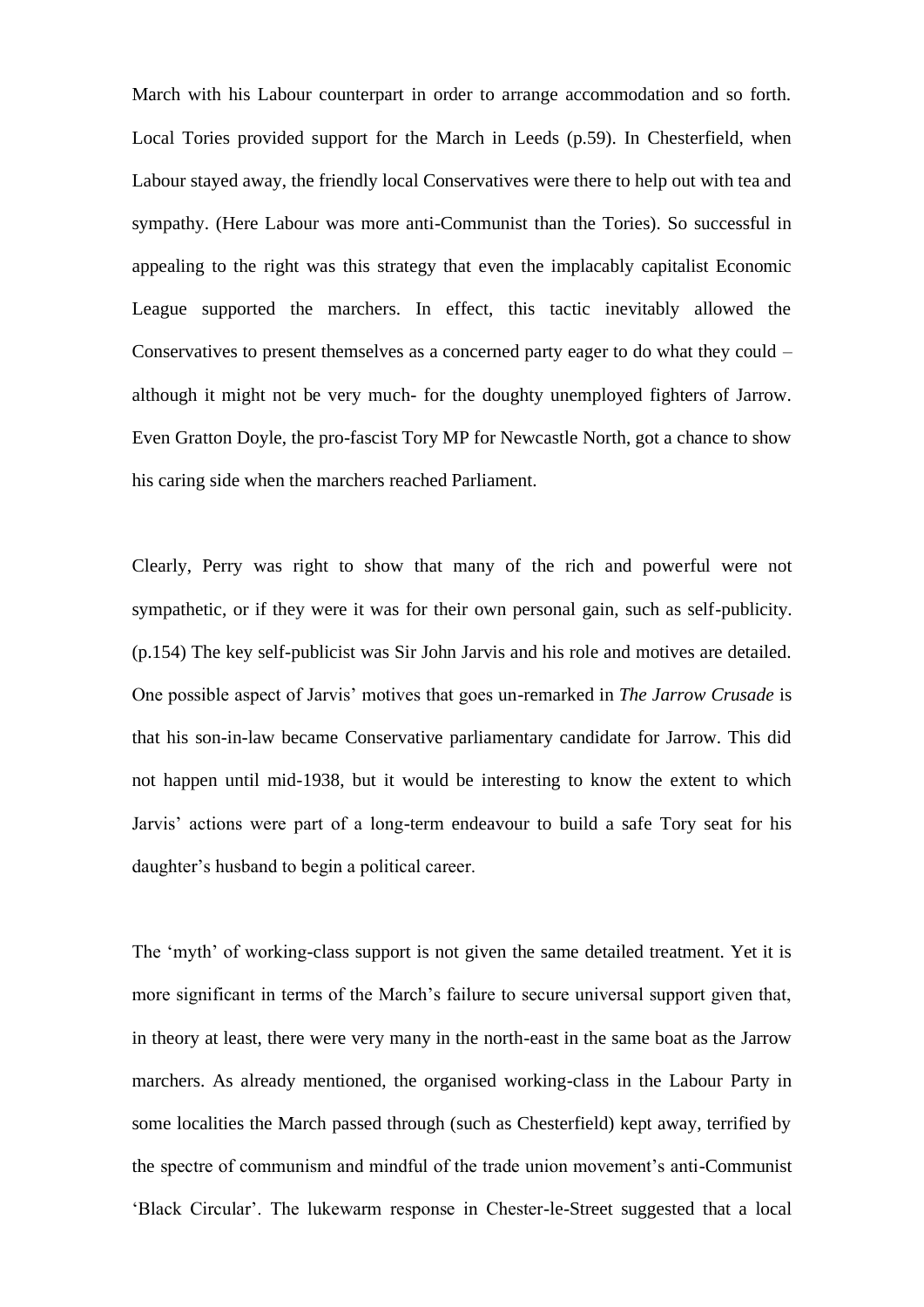councillor's claim that the Jarrow March was a protest for the region as a whole was not widely felt. (p.31). It certainly appeared that they did not enjoy widespread support amongst their own. Indeed, the handful of resolutions and letters that the government received from organisations and individuals supporting the marchers was hardly a ringing endorsement.

This is also evident in the funds the March raised. Perry provides the total raised but there is little mention of organisations that might have been expected to be favourable, which refused to donate. (p.46) There are certainly examples of working-class organisations in the north-east region – such as trade union branches – that might be expected to support the marchers but which did not donate when they were asked. And many of these self-same organisations would often donate to other causes at local, national and even international levels (such as the Spanish relief funds). They had the money, and a requisite level of solidarity, but the Jarrow marchers often did not receive the benefits of this. $<sup>1</sup>$ </sup>

The explanation for this must be due, in part, to mis-conceived anti-communism. The 1936 NUWM March helped muddy the waters in this respect, distracting attention from Jarrow and also, perhaps, engendering a level of 'March fatigue' (there were veterans and blind marches also going on at this time too; autumn 1936 truly was the British 'marching season'). But it must also have had a great deal to do with the way in which the Jarrow marchers presented their case. They purposely distinguished their plight from

<sup>&</sup>lt;sup>1</sup> For example, Burradon miner's lodge. On 1 October 1936 it decided against donating  $5/-$  to the Jarrow March, but the same meeting did vote in favour of sending 5/- to Blyth anti-Means Test marchers (presumably the Blyth NUWM contingent). It did not support many appeals received from various Spanish Aid campaigns until December 1937 when it sent £1 to the International Brigade Wounded Aid Association.

Tyne and Wear Archives Service, 1691/1/3, Burradon Lodge Minutes, 1 October 1936; 9 December 1937.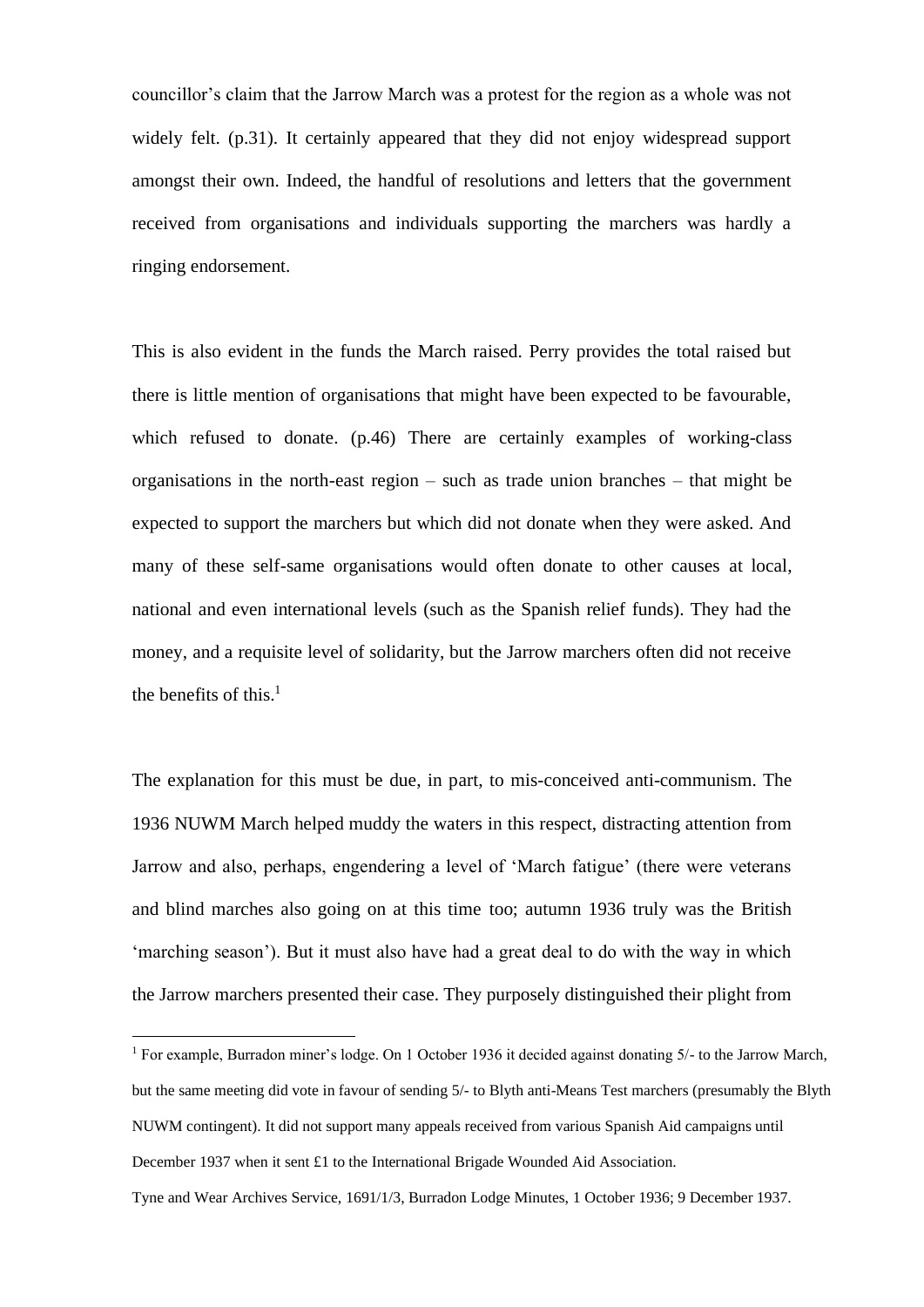that of the rest of the unemployed in the region -and in many of the towns they passed through- who were 'simply' victims of the depression. The Jarrow unemployed, claimed the marchers, were demonstrably direct victims of government policy. Jarrow's situation, this argument implied, could be remedied by the government in a way that that of all other impoverished, workless places could not. The Jarrow March organisers' message effectively put them outside of the rest of the unemployed working-class. It was no wonder the March struggled to secure working-class support. Furthermore, in securing the ostensible support of some of the powerful -including representatives of the party in power- the Jarrow March looked like it did not need the help of the rest of the working-class.

The non-political tactic presented the March with new problems and contradictions, but it also gave it a far better chance of good publicity. As Perry shows, the publicity it received was not universally good, but it was clearly predominantly very favourable. And it was surely this contemporary usually positive and widespread publicity that ensured it was remembered in later generations by the BBC and Labour Party leadership – and for the same reason (one that Perry discusses): that it offered no threat to the rulers of Britain. As Perry points out, those leading the March, and presumably most or all of those on it, were somewhere on the political left (with the exception, of course, of the Conservative agent for Jarrow). The 'non-political' label was only a tactic, intended to avoid the indifference or demonisation from the mainstream media that was the predominant lot of the other Hunger Marches. In that the March secured such predominantly favourable –and extensive- coverage from the mainstream media it was a brilliant success (and this is all that most of the historians Perry cites appear to have said).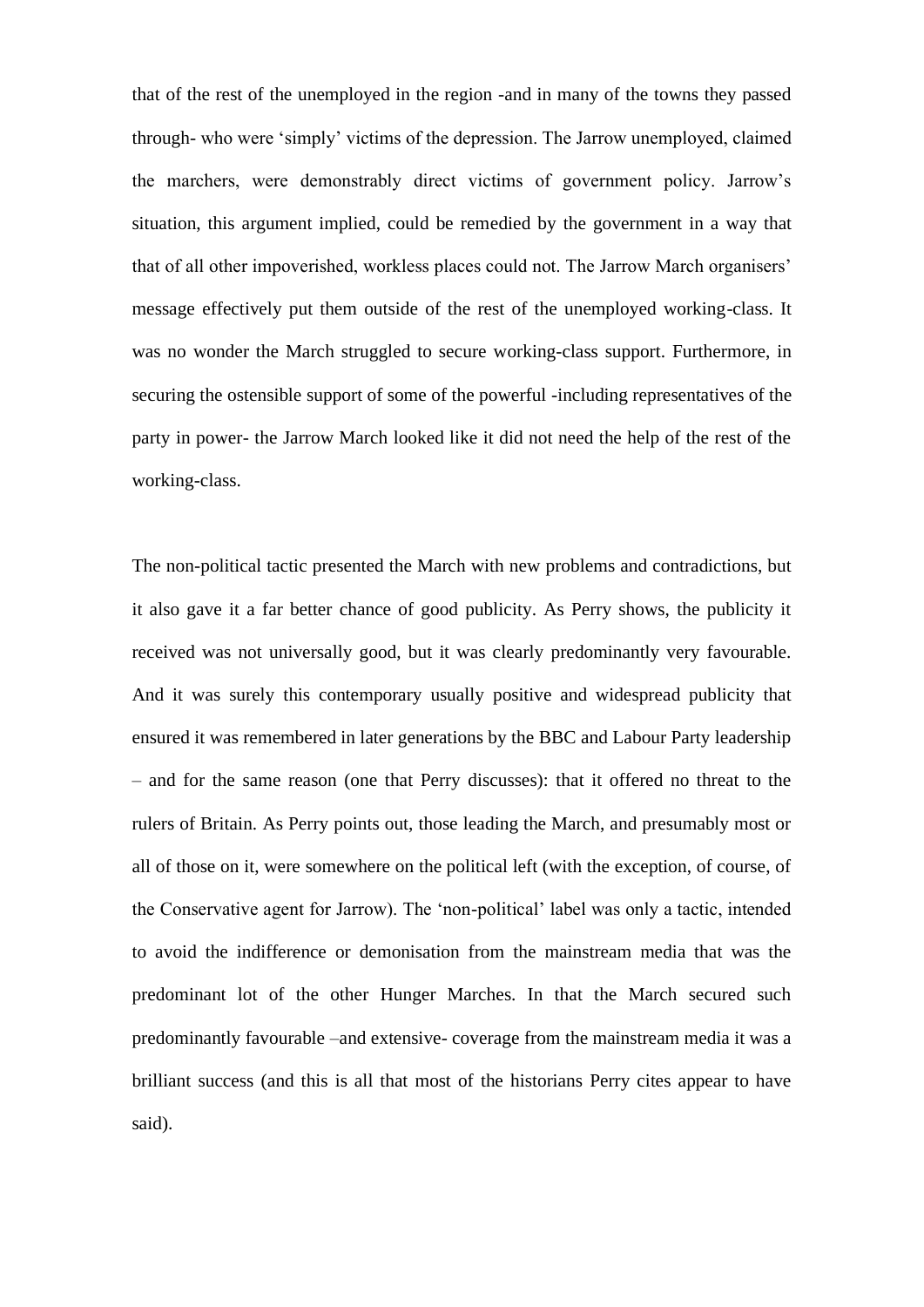Yet this publicity came at a significant cost. The price the March paid was to have its political impact, its political message, almost totally negated. A contemporary Communist activist claimed that the Jarrow March 'went with a begging bowl' to ask for work.<sup>2</sup> The government did not deign to throw a penny in the bowl, and the March had failed. Parliament did not even accept the all-Tyneside supporting petition because it had not been presented in the correct format. (p.165) It was a cruel ending and a bitter lesson for the marchers: constitutionalism and respectability ultimately counted for nothing. Perry claims early in the book that the other Hunger Marches were more successful than Jarrow's, but the reasons for this are not discussed at length. ('Begging' or 'demanding'- as the NUWM marchers- there *was* a deeper essential similarity. All Hunger Marches were basically legitimising the government of the day in their attempts to get it to provide work which, for many leftists, is merely to line the pockets of the capitalists in capitalist societies). As Perry writes: 'Some historians seem to accept, uncritically, the idea of contemporary publicity as the criterion of success but publicity was a means to an end not an end in itself'. (p.101) With the Jarrow March, the means and the end had become so confused that the sacrifices necessary to secure the means largely obviated the end.

Linked to this question of tactics is that of who invented the Jarrow March myth. Perry has rightly pointed out that the myth has served to obscure class antagonism, and has been employed and reinforced by various institutions such as the Church, the Labour Party, the BBC and so forth. At the time the mainstream media presented its version of the March to the public. But the myth was not merely an invention of the various institutions of capitalism. The protesters themselves, by appealing to 'respectable' cross-party opinion, deliberately chose to play down class antagonism. In this

<sup>&</sup>lt;sup>2</sup> Imperial War Museum Sound Archive, 11877, Tape-recorded Interview with Frank Graham.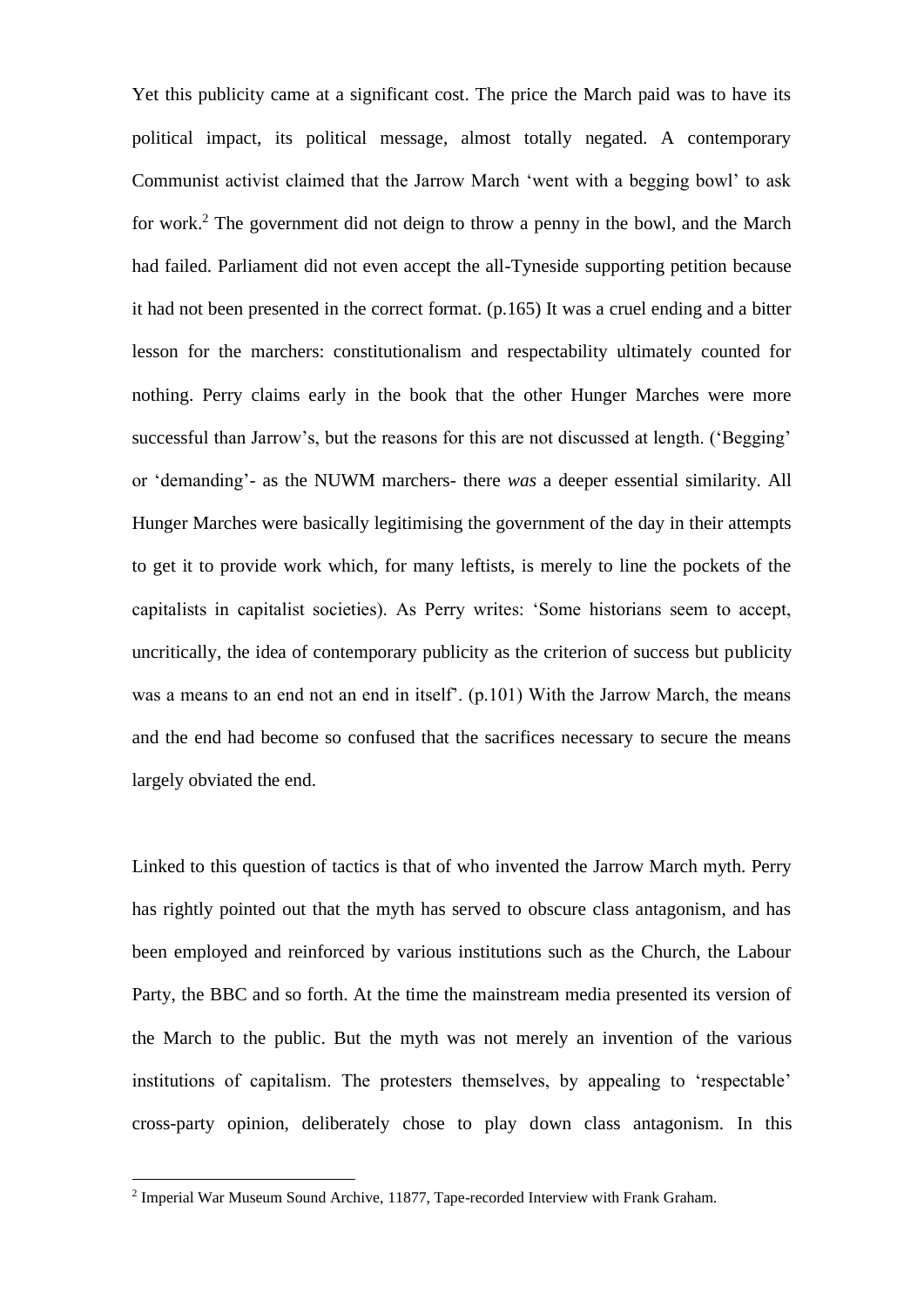fundamental sense they were not being misrepresented by hostile capitalist interests; their own leaders had misrepresented them. Maybe not the rank-and-file marchers about who we still know very little- but certainly their leaders, played a far larger part in the creation of their own myth than they might have liked. Capitalism has, in recent times, increasingly revealed its remarkable ability to commodify almost anything; to take something subversive and turn a profit. With its appeal to 'moderate', conservative opinion, the Jarrow March was a gift.

Given these considerations, Perry's claim that 'the Jarrow crusade was inescapably a working class protest and stands in a tradition of popular radicalism' (p.180) is somewhat misleading. Perry claims that the Jarrow riot of 1939 was in the same lineage of protest as the 1936 March. There probably was one kind of lineal connection. Many of the town's inhabitants remained unemployed and poor and their anger and frustration must have played a part in sparking the 1939 riot. The March's failure to secure work for Jarrow's unemployed must have made the riot more likely. But in terms of 'working-class protest' the two actions were in fact polar opposites: the Jarrow March all order, peace, organisation and an appeal to moderate opinion, the riot all spontaneity, violence, disorder and with no interest in making any kind of appeal to anyone. Clearly the state did not approve of the marchers, and petty bureaucrats showed this by denying their families benefits, etc., But the March itself did nothing but legitimate the state. In no way was it a threat. Only the predictable paranoia of some State officials obscured this.

The Jarrow March is of most significance not for the class and politics of its protagonists but rather for how, given their class and politics, they chose to act in the political world. The tactical choice to adopt effectively a 'non-political' label in an effort to secure the support of those who otherwise were likely to have been hostile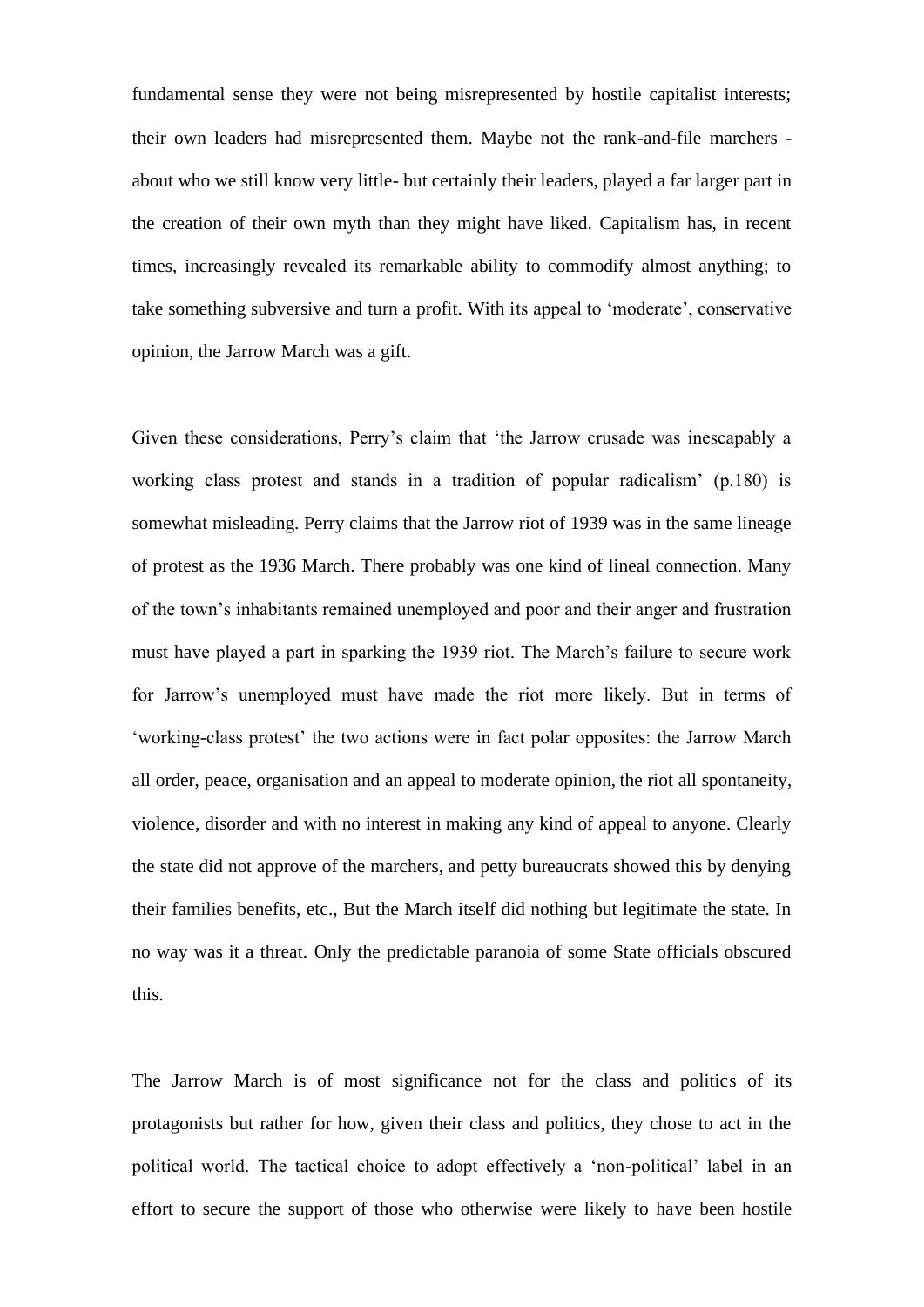clearly distinguished the Jarrow March from the contemporary NUWM Hunger Marches. However, it did bare close comparison with another set of contemporary campaigns. Many of the Spanish Aid campaigns; most notably -in terms of its size and 'success'- the Tyneside foodship, made the self-same Faustian pact.<sup>3</sup> The simple lesson from both the Jarrow March and the Tyneside foodship campaigns is for activists to think very carefully about the extent of the sacrifices they make in order to curry favour with the powerful, be they newspaper proprietors, the government or wealthy benefactors. A radical political message, and the tactics to make it effective, should not be rejected in pursuit of the chimera of ruling class approval. A letter to the *Daily Worker* about the Jarrow March quoted by Perry put it well: 'to be non-political in such circumstances is surely criminal'. (p.147).

This book is almost as much about Ellen Wilkinson as it is about the Jarrow March. The depiction of Wilkinson is a contentious one. Perry appears to endorse Wilkinson's associate Conze's claim that she was a 'British Rosa Luxembourg'. Perry claims that 'Because of her association with the respectable and non-political Crusade, representations of Ellen Wilkinson tend to water down her radicalism'. (p.14) and cites several of her actions in support of this claim. In 1935, Wilkinson identified herself clearly in print with the tradition of revolutionary soviets, in the 'worker's council' sense of the word. But when the chance came to champion a revolution occurring in significant parts of Republican Spain from late July 1936 (inspired and largely carried out by anarchists), Wilkinson did not do so. Perry notes that on the Spanish civil War Wilkinson was 'closer to the Stalinist position than the revolutionary one'. (p.107). But

<sup>&</sup>lt;sup>3</sup> See Lewis Mates, 'Britain's De Facto Popular Front? The Case of the Tyneside Foodship Campaign, 1938-1939', *Labour History Review*, 69:1, 2004, pp.323-345.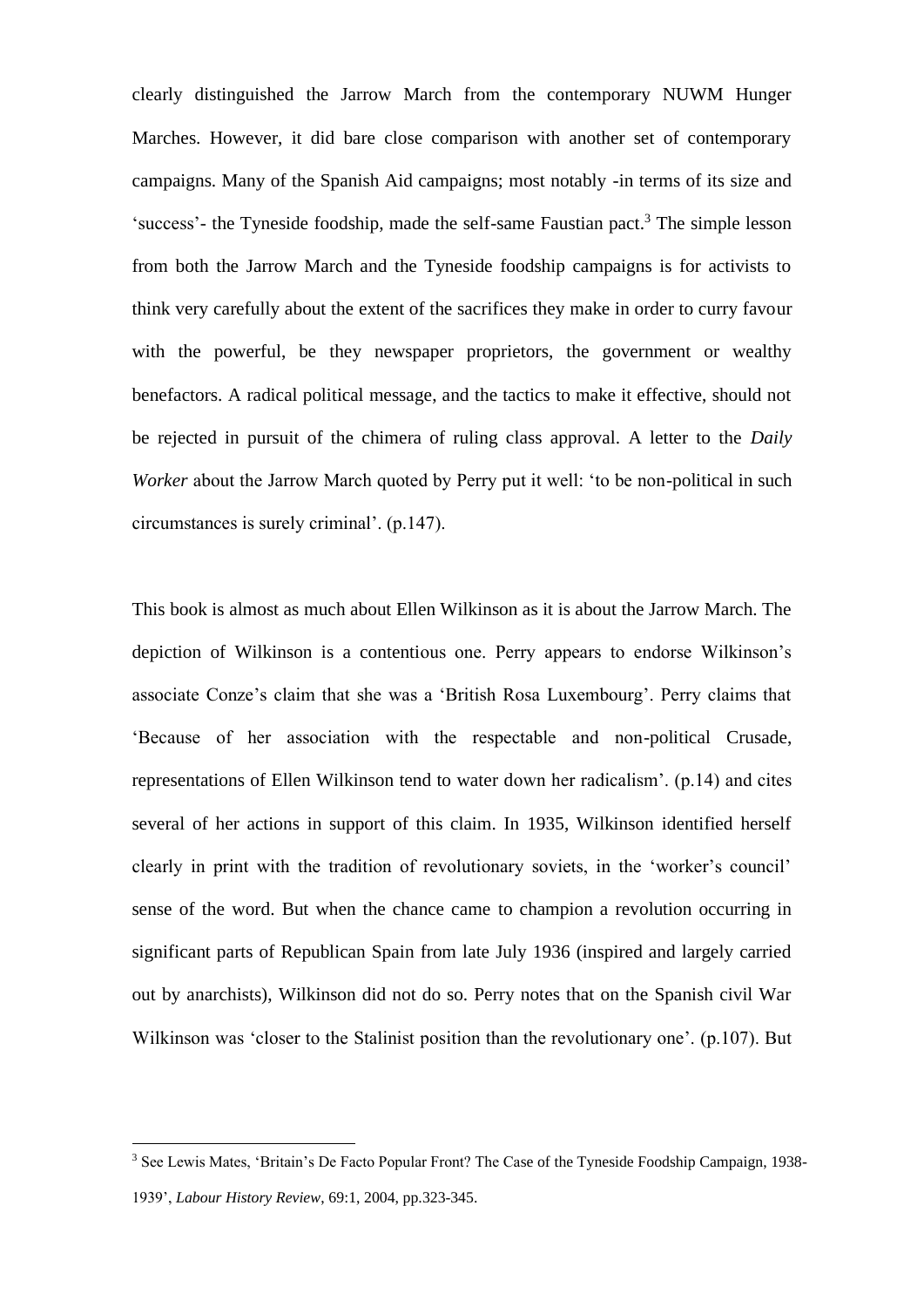this position was not an aberration; it is key to understanding where Wilkinson was politically in the late 1930s.<sup>4</sup>

There are some questions, too, over precisely the role Wilkinson played before, during and after the Jarrow March. Clearly an inspiration to the marchers as they were walking to London her role becomes a little more problematic on arrival in Parliament. She ensured, in collaboration with the police, that the marchers were enjoying a boat trip on the Thames when the petition was presented, in order to avoid an 'outcry' in parliament. (p.163). Later Wilkinson and the March leaders persuaded the marches not to stage a spontaneous 'stay in protest'. Again Wilkinson's role was to ensure that the marchers did not get out of control. (p.168). As Perry writes, the occupation tactic was an expression of working-class confidence at this time. But it was a tactic not favoured by the supposed revolutionary Ellen Wilkinson: at least, not when she was in charge in 1936.

On return from the March the four key Labour Party organising figures, including March marshal Riley, left Jarrow Labour Party. Perry mentions this incident twice but omits the fact that these organisers claimed Wilkinson had tried her best to prevent the March going ahead.<sup>5</sup> That the one individual (on the left at least) who arguably came out of the whole affair having gained the most (in terms of popular exposure) could have tried everything she could to stop the March happening is an astonishing claim. Of course, it may well have been an exaggeration, or even a fabrication, borne out of bitterness at the recognition of the March's failure and the need to find a scapegoat. But

<sup>4</sup> For discussion of aspects of the Jarrow March and Ellen Wilkinson, see Lewis H. Mates, 'The United Front and the Popular Front in the North East of England, 1936-1939', unpublished Ph.D. Thesis, Newcastle University, 2002, pp.33-4, 79-108, 200-202.

<sup>5</sup> *North Mail*, 30 December 1936.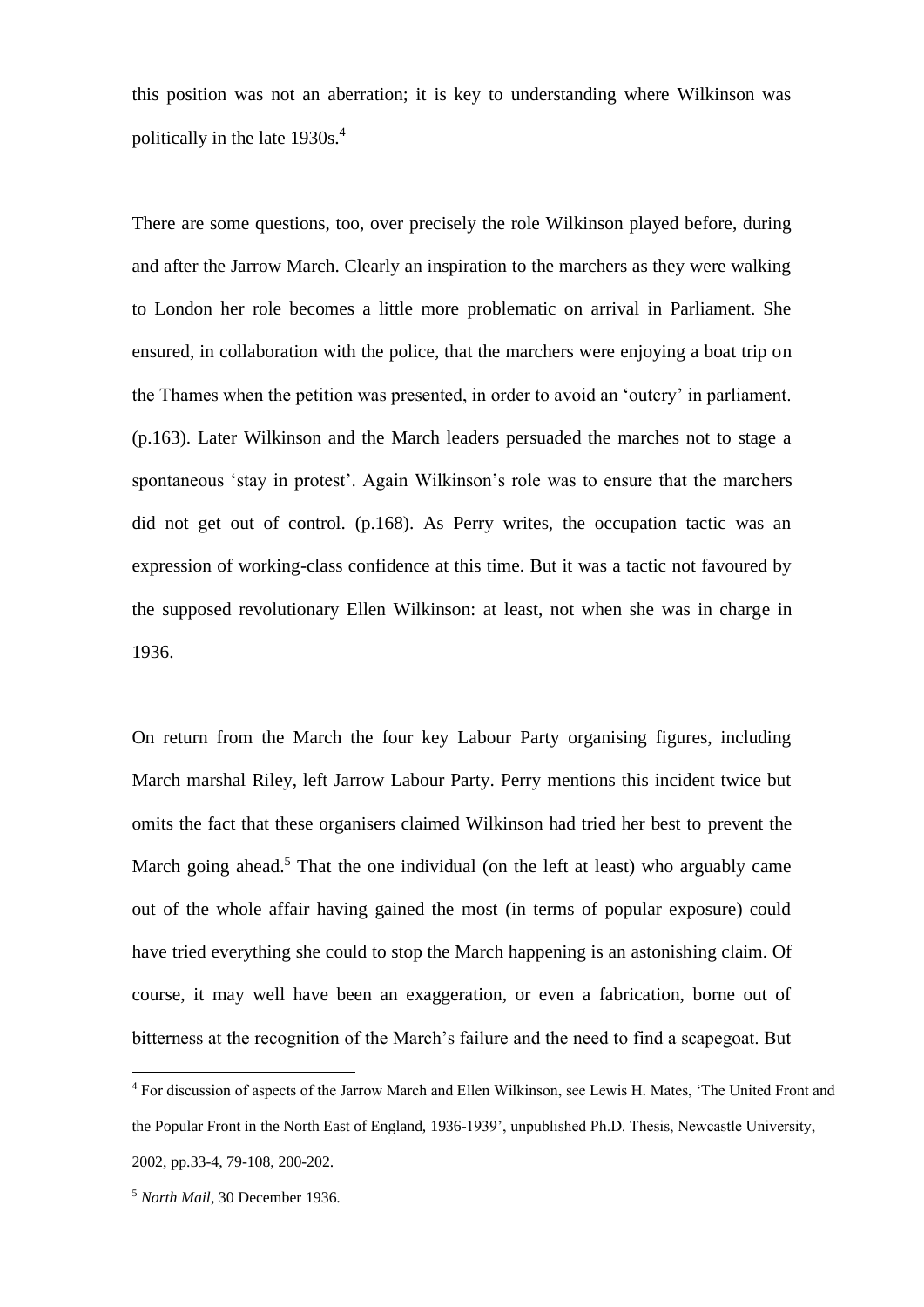it is surely worthy of a mention, precisely because it suggests a more complex- and less harmonious- relationship between Wilkinson, the marchers and its key organisers. It also hints at anger at Wilkinson's upwardly moving career.

Perry's depiction of the departure of the 'four laddies' from the party as a result of their moving to the left also seems problematic. (p.181) They did eventually establish a shortlived branch of the left-wing ILP in the town, but their stated reason for leaving the party was in protest at the misappropriation of funds. They claimed that funds for the Jarrow marchers were wasted by Labour Party members who did not go on the March themselves. (One Jarrow councillor was alleged to have had a lift to London in a car and then claimed the rail fare!) The four then spent a good deal of time attacking the supposed communists who remained inside Jarrow Labour Party, not what would be expected of any but the most militant of anti-Stalinist left wingers (and there is no evidence that the four were so inclined). If the 'four laddies' were disenchanted with the results of their first March, it did not prevent them, as Perry points out, advocating a second on more than one occasion. (p.180).

Wilkinson's career, as Perry himself notes, 'blossomed after the Crusade'. This did not occur by accident. Indeed, there may even have been some kind of link between her involvement in the March and her subsequent rise through the ranks. Clearly, advocacy of the March put her at odds with some of the Communist-obsessed Labour leadership, but her 'courageous' stance at 1936 party conference must have brought her a good deal of respect from much of the party rank-and-file, in her own constituency as throughout the country. Evidently**,** Wilkinson was a complex individual. But she was far more a calculating politician than a Marxist revolutionary who happened to adopt -almost accidentally- a few Stalinist positions. This is not to say that she had no political principles or that she would jettison anything that was awkward. It is merely to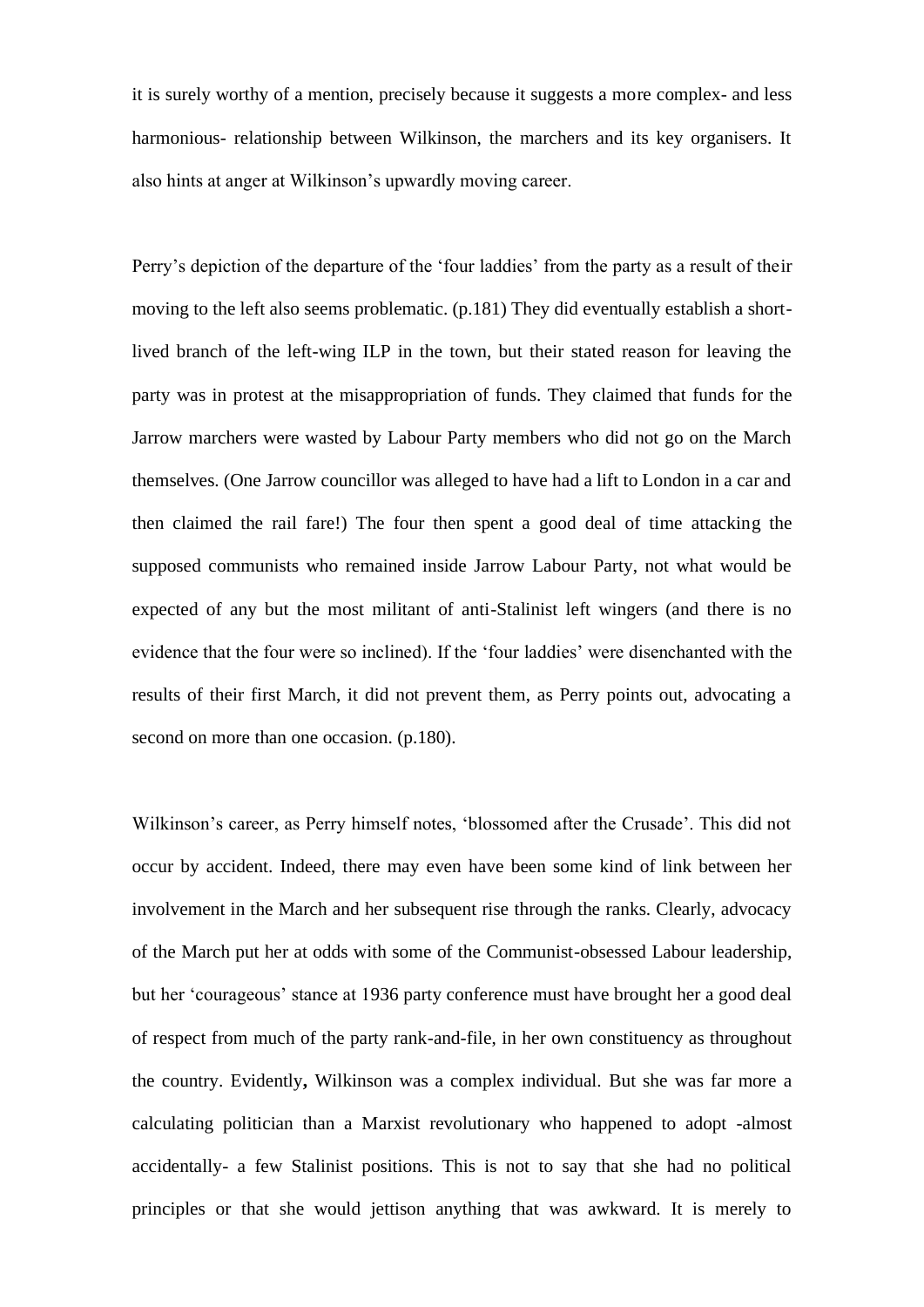recognise that she was operating in confusing times with various influences pushing her in very different directions, and that this inevitably had its complex, contradictory effects. Her relationship with Morrison, who was, after all, a relatively strong advocate for Republican Spain, becomes more comprehensible if she is considered in this way.

This book is well researched. Perry has done a very good job in consulting a wide range of sources, including rent books for marchers as well as securing the release of some files under the Freedom of Information Act. Perry's intention was 'to reach a popular audience, including both North-easterners interested in their ancestors and those more widely interested in the history of labour and to write in a scholarly manner'. (p.8). He certainly succeeded in this, as the book is well-written in an engaging and lively style. The book is structured as a diary, detailing the marcher's experiences each day, but broken up by 'asides' into various relevant aspects of the March, its participants and other events (including the other contemporaneous marches). Some of the most revealing sections are those detailing what the cabinet was discussing as the March was on its way south. Invariably, the cabinet did not concern itself with the March and its demands: it certainly did not appear scared.

At times this narrative method works very well, breaking up what would otherwise be a fairly dry account of the daily drudge of the marchers. Some of the segues are a little clunky, and occasionally, the 'popular style' grates a little. There are also some (admirably few) niggling inaccuracies and a handful of typos.

The history of the Jarrow March is shot through with ironies. The ultimate irony must be that the European war and re-armament eventually provided work for Jarrow's unemployed, the very thing Ellen Wilkinson and the left in general were trying to avoid. Whether the survival of the memory and the myth of the Jarrow March is a reflection of